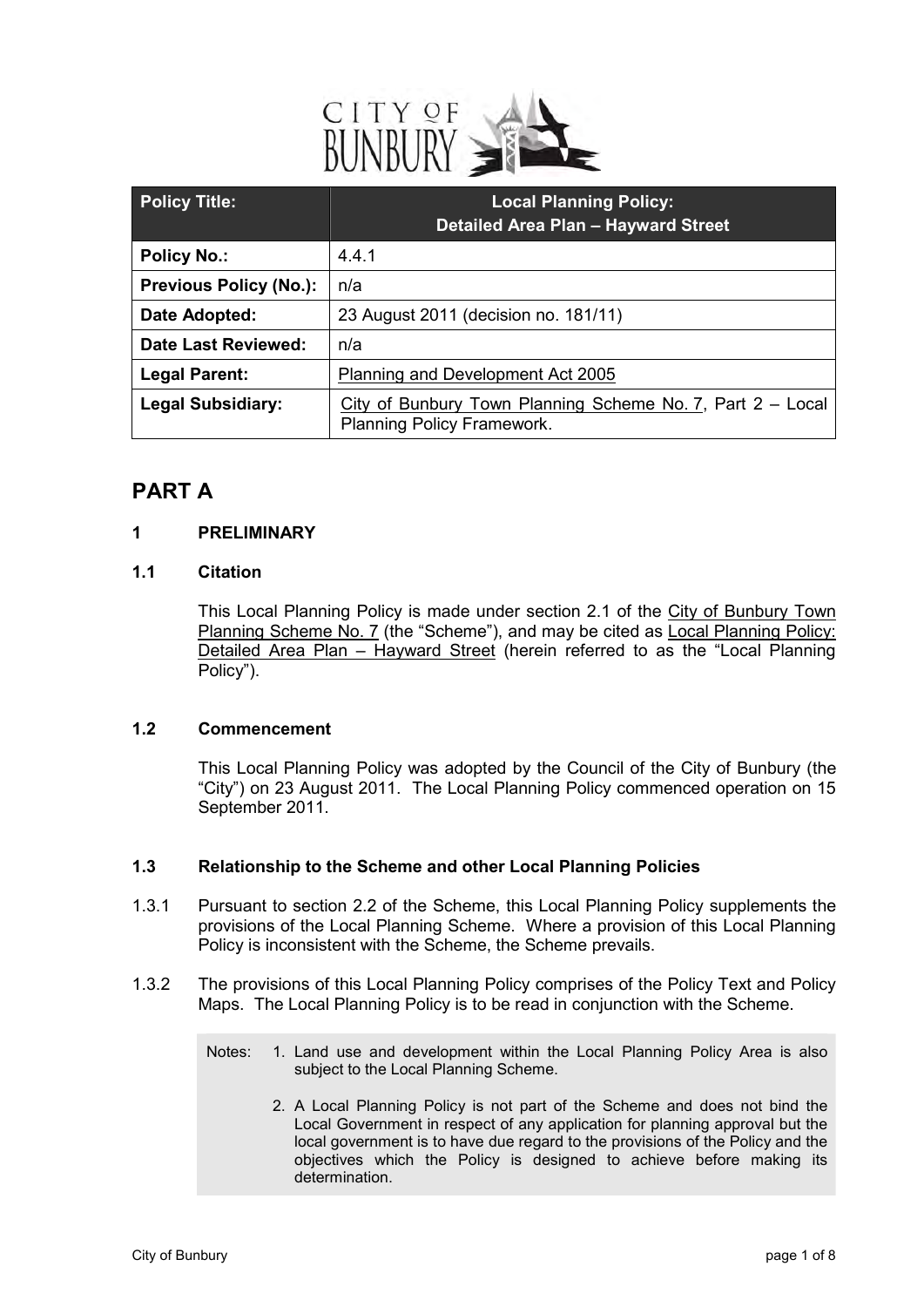#### **1.4 Relationship with Local Laws**

- 1.4.1 This Local Planning Policy operates in conjunction with the Local Government's Local Laws in the regulation of development and the use of land within the Scheme Area.
- 1.4.2 Where a provision of the Local Planning Policy is inconsistent with a Local Law, the provision of the Local Law shall prevail.

#### **2 PURPOSE**

The purpose and intent of this Local Planning Policy is to provide guidelines for the design of dwellings and fences on the subject site while introducing design elements which promote high quality development for small lots.

#### **3 OBJECTIVES**

In accordance with the Aims of the Scheme, achievement of the following objectives is sought for all developments and land uses within the Local Planning Policy Area -

- (a) to achieve and maintain a high quality of residential design; and
- (b) to establish and protect local streetscape character and amenity for small lots.

#### **4 LOCAL PLANNING POLICY AREA**

- 4.1 This Local Planning Policy applies to strata lots 1-20 on the corner of Hayward Street and Jarvis Street, as defined by Map 1.
- 4.2 The Detailed Area Plan is depicted in Map 2.

#### **5 APPLICATION**

- 5.1 The provisions of this Local Planning Policy apply to all development and/or use of premises in the Local Planning Policy Area where indicated as permitted or discretionary land uses under the Zoning Table of the Scheme and/or where proposed development is considered incidental to a permitted use/development within the zone provisions of the Scheme as determined by the Local Government.
- 5.2 Subject to the Scheme, development and use of land shall be in accordance with the standards and requirements of this Local Planning Policy; and except as otherwise provided, shall require the prior planning approval of the Local Government in accordance with the provisions of the Scheme.
- 5.3 Variations to the Detailed Area Plan (DAP) are not permitted, except with the written approval of the Local Government after it has consulted with adjoining or affected land owners
- 5.4 In considering an application for planning approval where a variation is proposed to one or more requirements prescribed under the Residential Design Codes and/or this Local Planning Policy, the Local Government may require the submission of a Development Impact Statement (with terms of reference determined by the Local Government), which has been undertaken by an appropriately qualified person or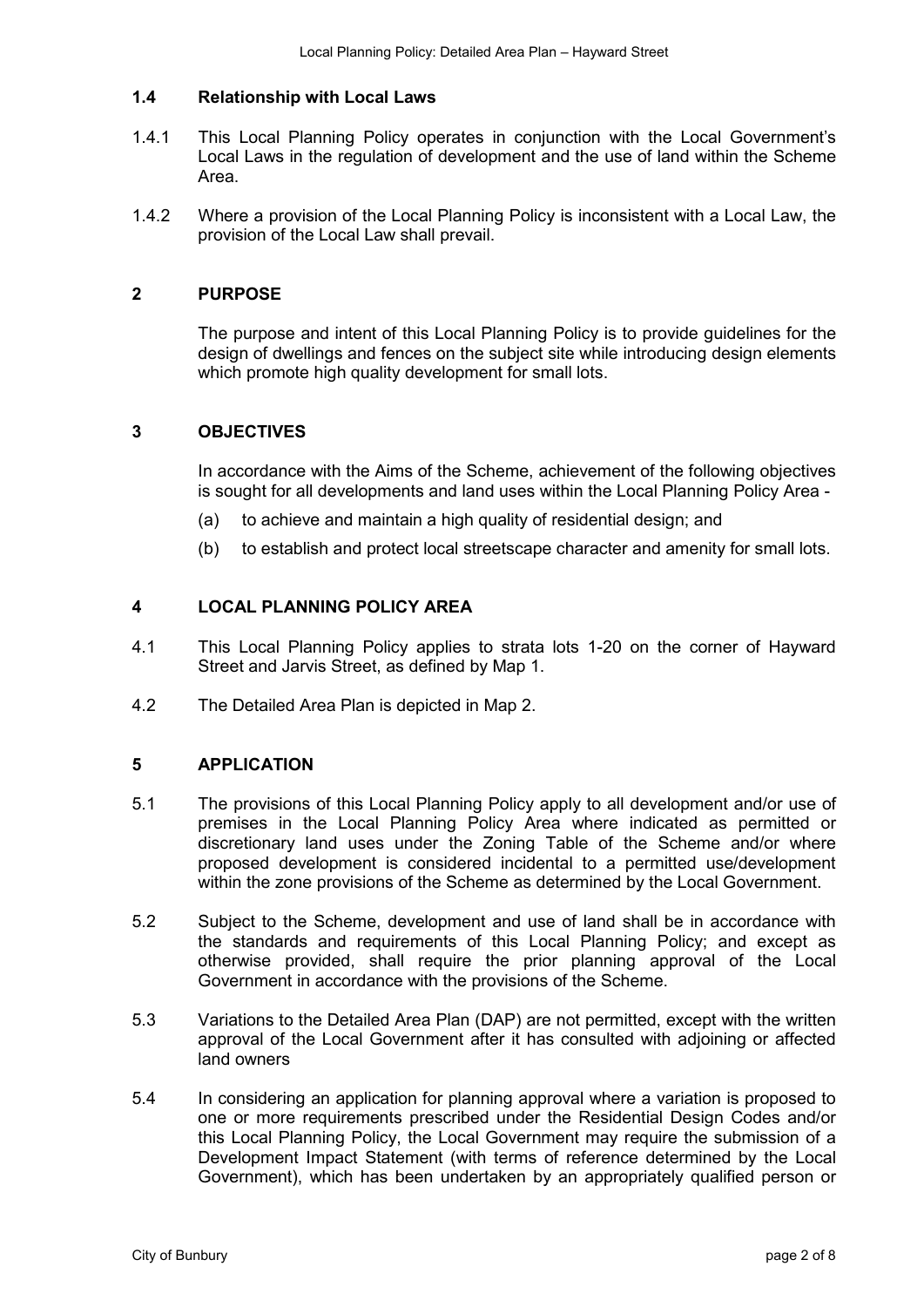body at the applicant's expense, as part of any application for planning approval.

Note: Section 10 of this Local Planning Policy sets out terms of reference for a Development Impact Statement.

#### **6 EXEMPTIONS FROM PLANNING APPROVAL**

Except where provided for within the provisions of the Residential Design Codes and subject to compliance with the relevant development requirements and standards of the Scheme, there are no other exemptions or exclusions permitted under the Scheme.

#### **7 MEANING OF TERMS**

- 7.1 Unless the context otherwise requires, words and expressions used in this Local Planning Policy have the same meaning as they have -
	- (a) in the Planning and Development Act 2005; or
	- (b) if they are not defined in that Act
		- i. in the Dictionary of Defined Words and Expressions in Schedule 1 of the City of Bunbury Town Planning Scheme No. 7; or
		- ii. in the Residential Design Codes; or
		- iii. Building Code of Australia; or
		- iv. in a relevant Australian Standard.
- 7.2 Notes, and instructions printed in italics, are not part of this Local Planning Policy.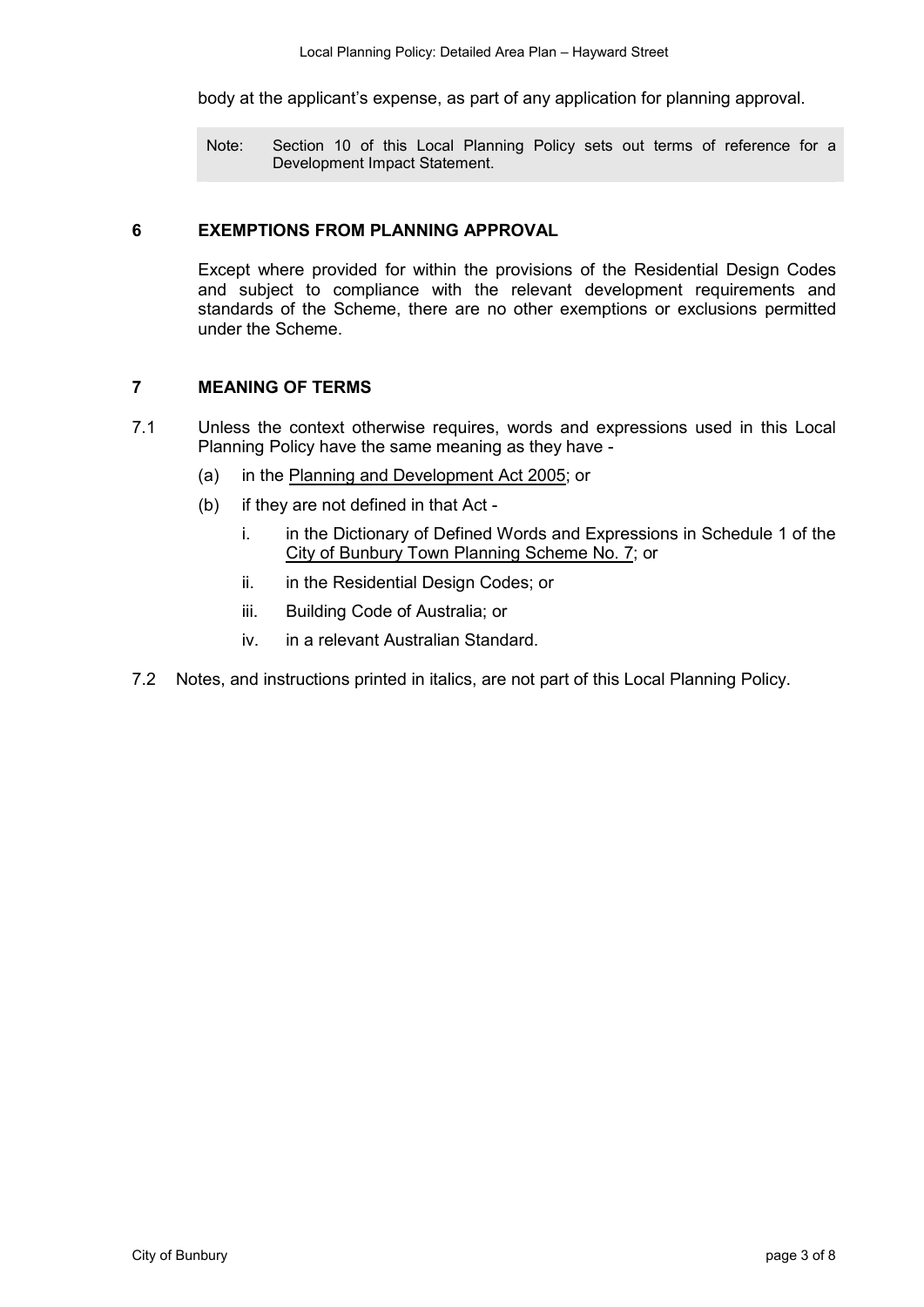## **PART B**

#### **8 GENERAL STANDARDS FOR LAND USE & DEVELOPMENT**

#### **8.1 Land Use & Development**

The development of premises is to be in accordance with the requirements of –

- (a) this Local Planning Policy: Local Planning Policy: Detailed Area Plan Hayward Street; and
- (b) the Residential Design Codes for residential and mixed use developments, subject to the variations; and
- (c) the applicable zone provisions under the Scheme; and
- (d) relevant Special Control Area(s); and
- (e) relevant Local Planning Policies or Local Laws; and
- (f) applicable Australian Standards.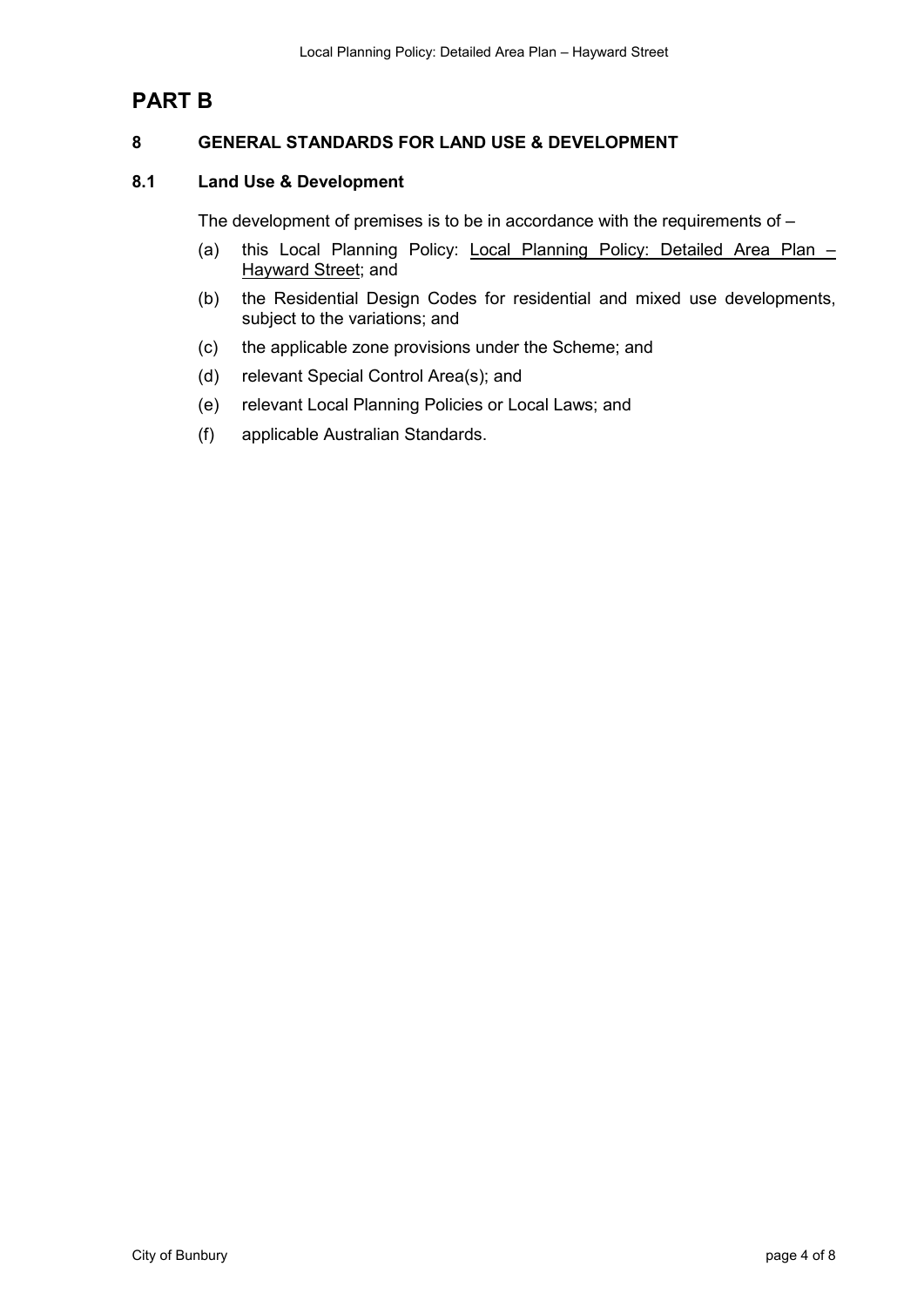## **PART C**

#### **9 VARIATION OF DEVELOPMENT REQUIREMENTS**

- 9.1 Development in accordance with this policy is deemed to comply. However, alternative designs may be considered subject to demonstration that the proposed land use and/or development is in keeping with the intent and objectives of this policy to the satisfaction of the Local Government.
- 9.2 In exercising any discretion the Local Government should ensure that the variation will not contravene the following provisions of the Scheme -
	- (a) intent & objectives of this Local Planning Policy;
	- (b) section 1.6 The Aims of the Scheme;
	- (c) section 4.2 Zone Objectives; and
	- (d) section 10.2 Matters to be Considered by Local Government.

#### **10 DEVELOPMENT IMPACT STATEMENT**

- 10.1 Where an application proposes a variation to the Detailed Area Plan, or is considered to have a significant impact on the existing conditions of a locality, the Local Government shall require a Development Impact Statement to be submitted for assessment as part of an application for planning approval, unless the requirement has been waived by the Local Government.
- 10.2 The report is to be undertaken to the satisfaction of the Local Government and contain the following information in sufficient detail to permit the Local Government to make a proper development assessment of any proposed variation as part of a planning application -
	- (a) the location of the subject site and the specific design of the proposed development and all facilities proposed to be provided;
	- (b) site analysis showing the location of existing and proposed buildings on the premises, relationship to adjoining and surrounding buildings and the designs of existing and likely development including the character of the streetscape in the vicinity of the subject lot/development sit; and
	- (c) any other relevant information requested by the Local Government.

#### **11 NOTIFICATION & ADVERTISING**

Where advertising is required to be undertaken or is deemed to be required by the Local Government, advertising will be undertaken in accordance with the provisions of section 9.4 of the Scheme.

#### **12 IMPLEMENTATION & REVIEW**

#### **12.1 Why a Local Planning Policy?**

The Scheme is a prescriptive instrument that sets out the legal provisions for how land may be used and developed. Sole reliance upon it for regulating all forms of development under all circumstances is not always practical and the Scheme makes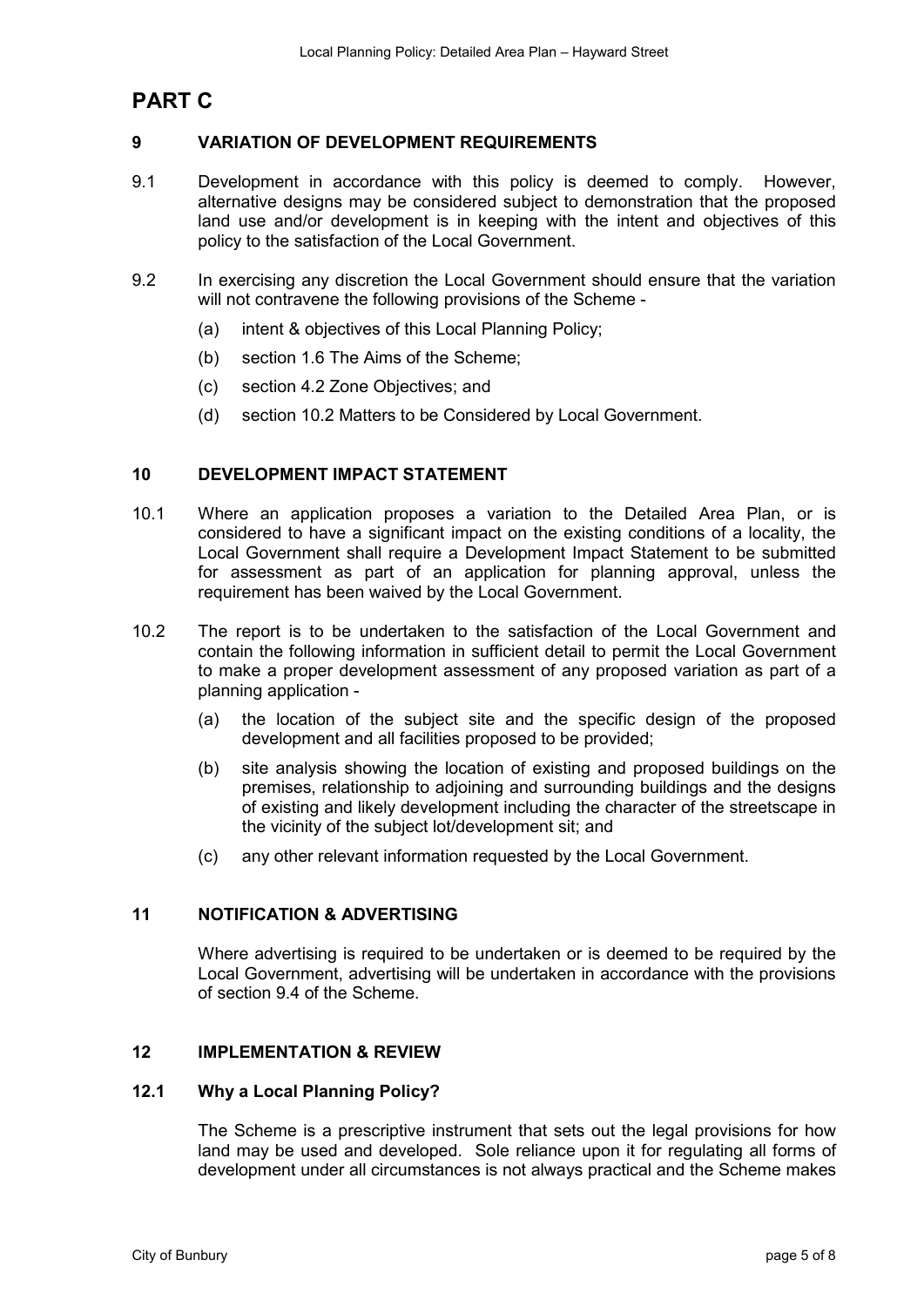allowance for this by enabling the Local Government to adopt Local Planning Polices from time to time in order to address specific issues or a range of issues in a specific place.

A Local Planning Policy is a tool to assist developers in preparing proposals with a greater understanding of the Council's desired outcomes for the City. This helps to ensure that developers can invest the time and resources needed in preparing applications for planning approval with increased confidence; and that the City's staff and Councillors can assess development proposals in a more consistent and transparent manner.

#### **12.2 Policy Review**

The Local Government will review this Local Planning Policy annually in conjunction with the rest of the Local Planning Policy Framework in accordance with the Planning and Development Act 2005.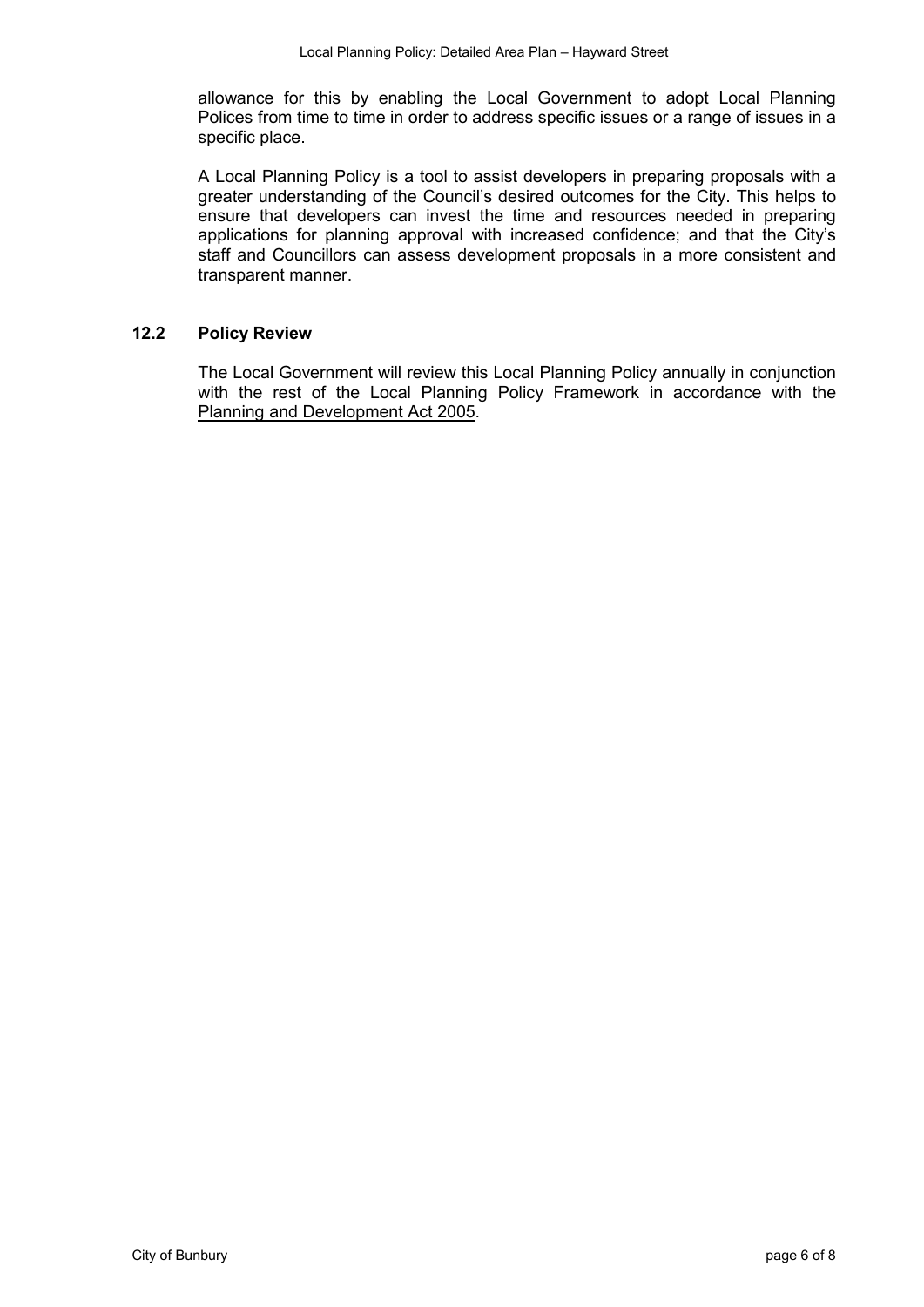## Map 1: Local Planning Policy Area

#### [refer to clause 4.1]